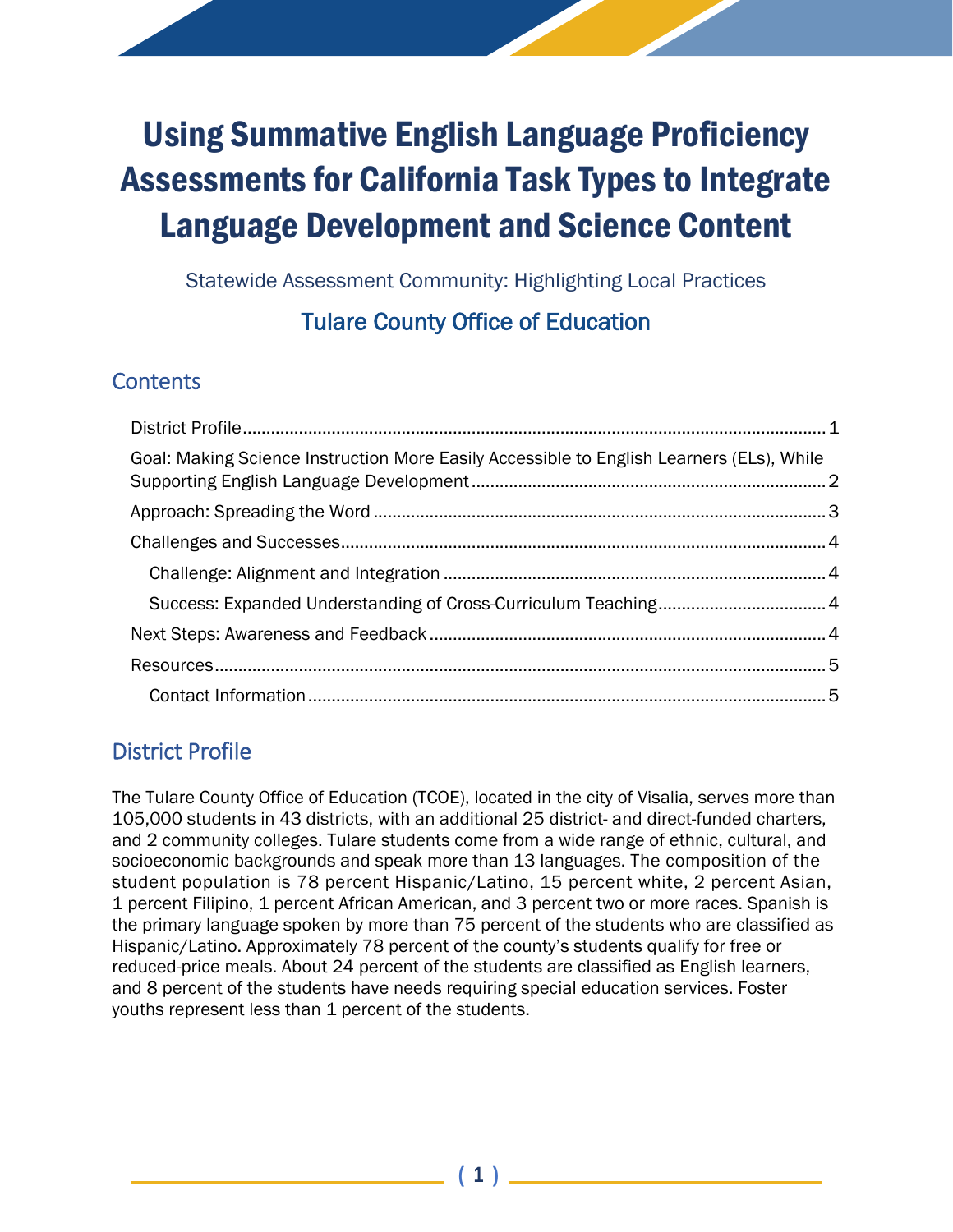### <span id="page-1-0"></span>Mission Statement

The mission of the TCOE is to provide quality services and support to the students and school districts of Tulare County. This is achieved by promoting lifelong learning opportunities that will help individuals lead healthy and productive lives. The TCOE is dedicated to working in a collaborative manner with students, parents, school districts, public agencies, and communities to prepare students to meet the challenges of the 21st Century.

# Goal: Making Science Instruction More Easily Accessible to English Learners (ELs), While Supporting English Language Development

In the 2019–2020 school year, teachers, curriculum leads, and site administrators in the TCOE were analyzing prior year Summative English Language Proficiency Assessments for California (ELPAC) scores to identify areas of growth as well as areas where additional support was needed. One outcome of these collaborative discussions was the realization that teachers may not be familiar with all of the task types associated with this assessment. The issue at hand was how, with limited time and resources, teachers can maximize their teaching to support the needs of all students. It was in the process of answering this question that teachers expressed a desire to have a stronger, more intentional approach to integrating English language arts (ELA)/English language development (ELD) standards with their other focus area of science. To do this, the TCOE Staff Development and Curriculum Specialist examined the Summative ELPAC task types in each of the four domains of Listening, Speaking, Reading, and Writing at each grade level. It was quickly realized that the task types could easily be applied to the California Next Generation Science Standards (CA NGSS) to create a local baseline science assessment that supports language development in all students, including English learners. Once the purpose and goal of each task type were understood, Summative ELPAC practice test questions could be modified to address grade level specific science standards.

To maximize the impact of the connection between the Summative ELPAC and the CA NGSS, the Summative ELPAC practice test from each grade was used as the foundation for the process that followed. For each grade level, the questions in the kindergarten through grade eight Summative ELPAC practice tests were used as a basis for drafting resources aligned with CA NGSS.

> <span id="page-1-1"></span>*The more educators can see the task types, the more successful the students will be.*

> > —"Best Results for English Learners-Paving the Way" Conference attendee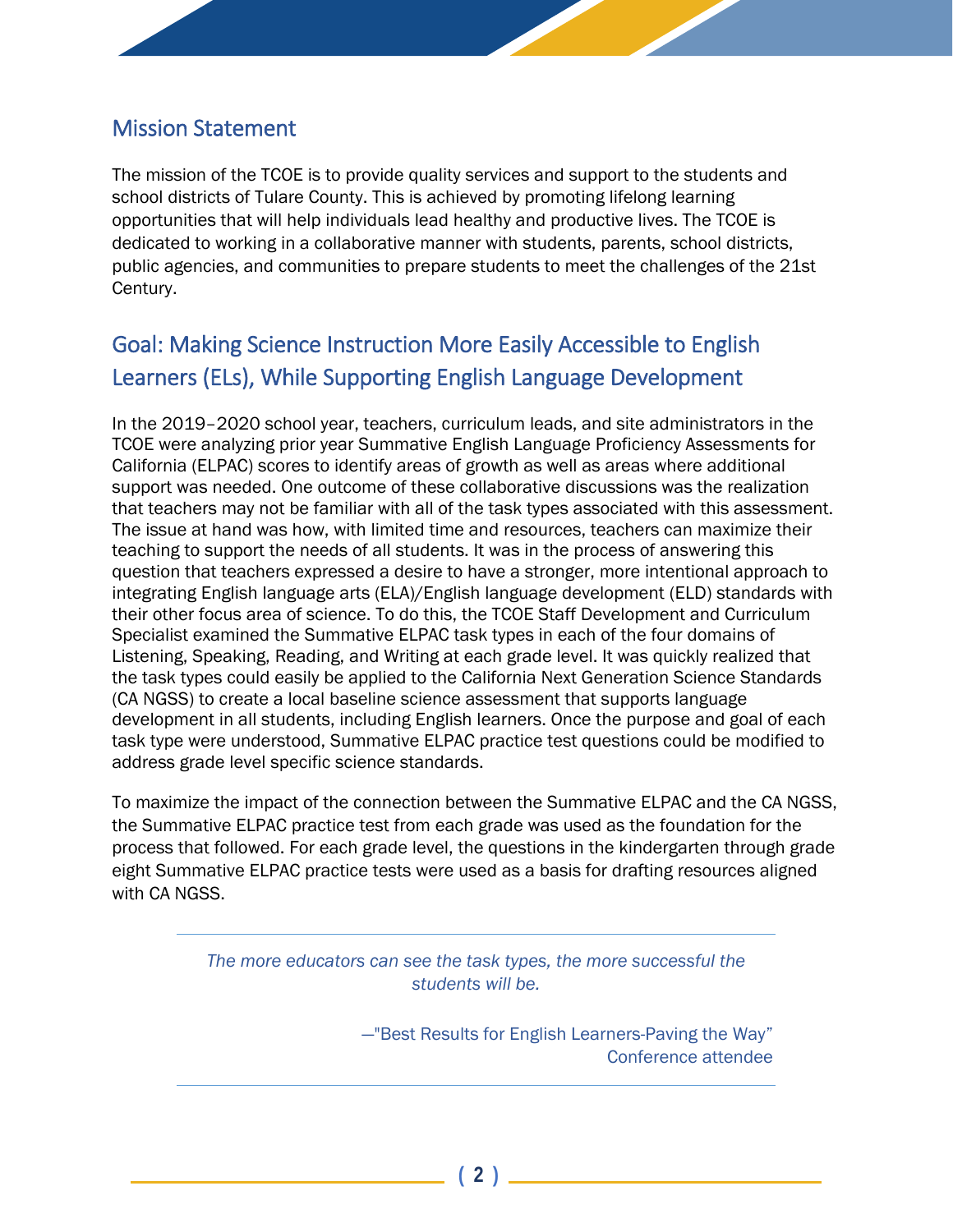## Approach: Spreading the Word

Considering the functionality of these new resources, the TCOE leadership was confident that the system would be well received by teachers and beneficial to students. Using the *Best Results for English Learners-Paving the Way: Supporting English Learners in a Changing World* conference as the initial platform, these newly created resources were shared with educators throughout California in November of 2020.

The next step was to provide training around effective use of these Summative ELPAC-based science resources. Over 30 school sites, spanning from as far north as Chico and as far south as Lake Forest, participated in a voluntary training opportunity and received access to these resources for use in their classrooms. The educators who attended these training sessions collectively shared their excitement about taking these resources back to their school sites, many planning to use them to integrate science content with English language acquisition.

One of these educators included Lesley Gates, Science Content Specialist with the Fresno County Superintendent of Schools. Lesley has been working with a rural school in Fresno County district on a three-year roll out of transitional kindergarten through grade six (TK–6) CA NGSS, with 2020–2021 being the last year of this effort. With the overwhelming challenges created by the novel coronavirus disease 2019, including the fact that many schools were physically closed, Lesley's focus was on ensuring that science was still being taught in the classrooms and that English learners were being supported in a variety of ways, even during distance learning. With support provided by Lesley, TK–6 teachers maintained uninterrupted access to the science curriculum. For the 2020–2021 CA NGSS professional learning provided by Lesley, ELD integration with science content was modeled through adopting districtwide use of Thinking Maps in conjunction to the supports already in place with the Summative ELPAC. The Thinking Maps were effective in showing how science content could be used to help students practice the different Summative ELPAC test types. All TK–6 teachers, including Special Day Class and Resource Specialist teachers, from four elementary school sites received mandatory grade-level training by February 2021. All trainings contained background information regarding the ELPAC task types, grade level CA NGSS information, as well as integration techniques for the resources provided. Additionally, all resources were consolidated into an online district-shared folder where documents could be easily accessed.

Using Thinking Maps to continue the conversation around the importance of science for all students, but specifically for English learners, creates an opportunity to obtain concrete evidence of the impact interdisciplinary teaching can have on language acquisition. As the implementation of Thinking Maps continues, qualitative and anecdotal evidence from educators using this tool will soon translate to quantitative data that can be used to further adapt these ELPAC-based science resources to the needs of the students and educators.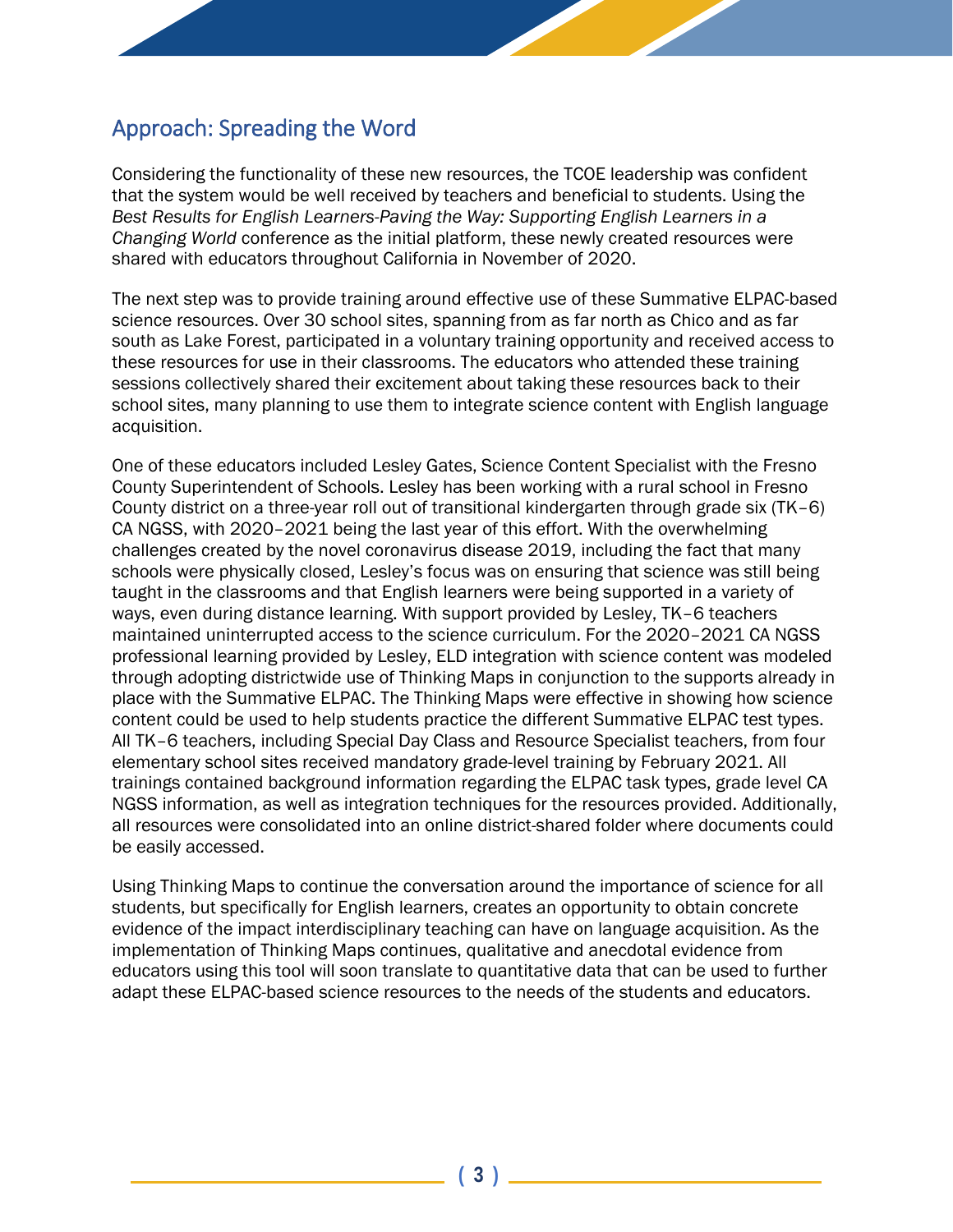*Seeing examples of ELPAC test type questions using my grade-level science standards gives me confidence to create my own questions.* 

> —Grade four teacher, Fresno County Superintendent of Schools

#### <span id="page-3-0"></span>Challenges and Successes

<span id="page-3-1"></span>Creating resources for educators to easily connect the Summative ELPAC task types with the CA NGSS created an opportunity for the TCOE to focus on the format and intent of the questions being asked, and well as on grade-level alignment of associated literary components.

#### Challenge: Alignment and Integration

Staying true to the format and intent of the Summative ELPAC practice test while aligning to grade-level CA NGSS was a priority during the creation of these resources. Not all task types lend themselves easily to a science focus. Alignment to grade-level CA NGSS was done only where appropriate so as to not deviate from the purpose of the Summative ELPAC task types. Another challenge was making sure teachers understood that using this resource did not replace direct instruction in the CA NGSS. Instead, the Summative ELPAC-based science resources should be integrated where appropriate during the science teaching sequence, especially during designated ELD time.

#### <span id="page-3-2"></span>Success: Expanded Understanding of Cross-Curriculum Teaching

As educators became more aware of the types of questions that are asked of their students on the Summative ELPAC, more cross-curriculum development occurred, integrating additional opportunities to reinforce the tasks needed to demonstrate proficiency. Periodic educator surveys are conducted to gain a deeper understanding of how student learning is being influenced.

## <span id="page-3-3"></span>Next Steps: Dynamic Dashboard, School-Based Action Plans

The TCOE will continue to expand its efforts to develop cross-curriculum resources that support English language acquisition.

Additionally, the TCOE is building on its initial success by developing a system of educator surveys intended to collect quantitative data on the ELPAC-based science resources discussed here. The data will be used to determine next steps, ensure that the developed resources effectively support the needs of the educators and students, and more effectively identify and address student growth areas for both ELA/ELD and the CA NGSS.